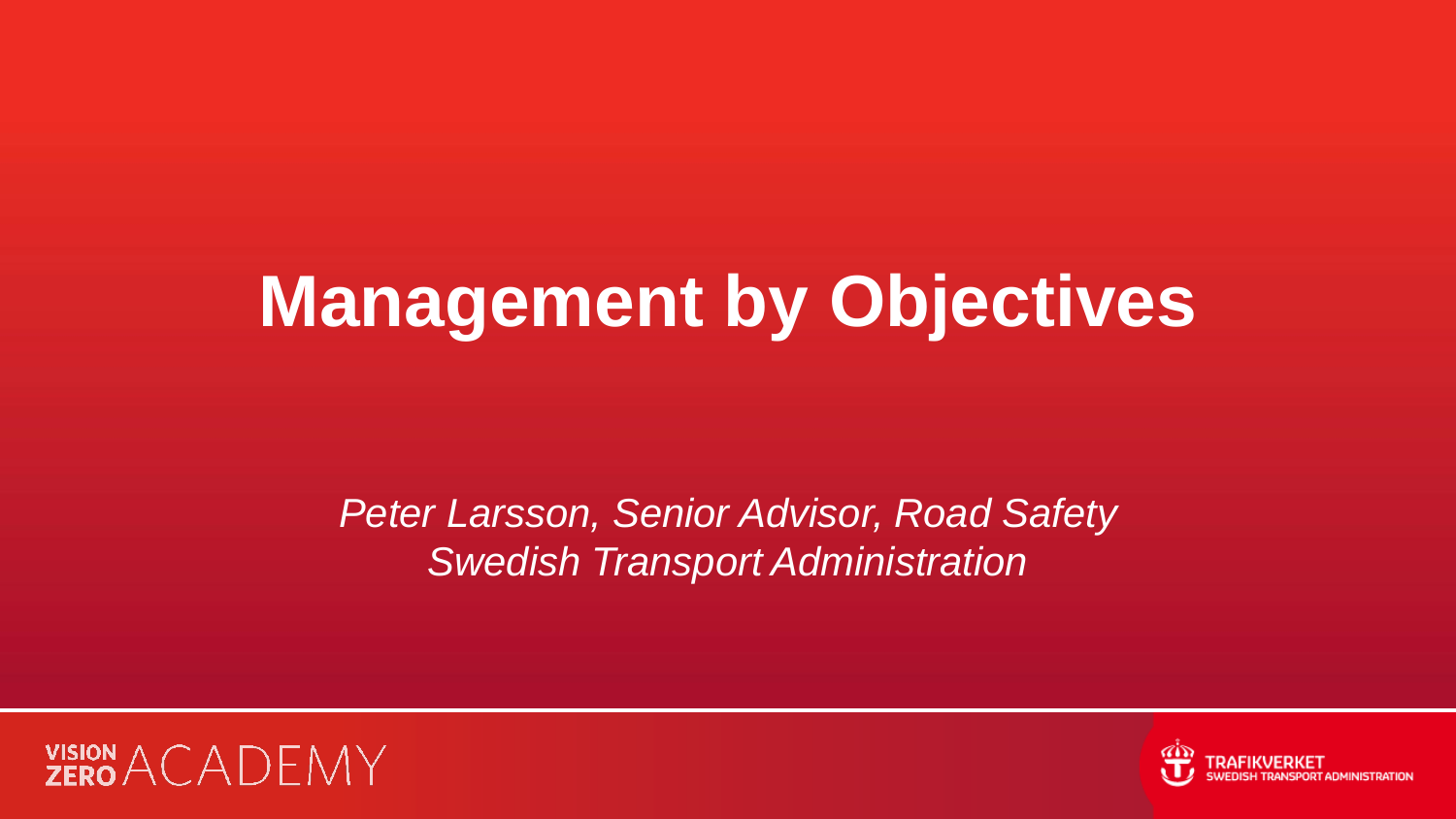#### The intermediate target for 2007 was not reached



dis **SPORT ADMINISTRATION** 

#### **VISION ACADEMY**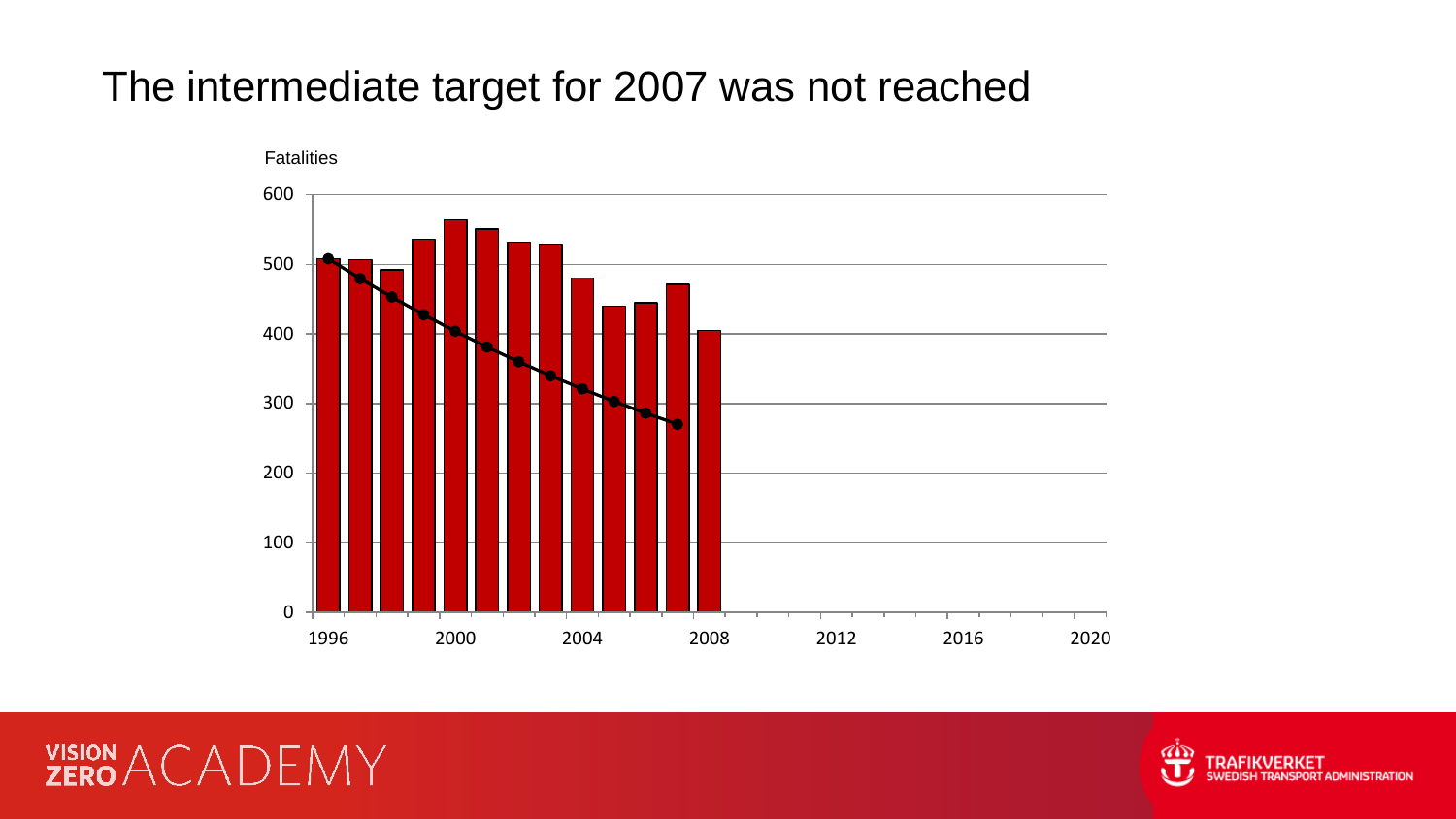## Main conclusions of the evaluation

- Stakeholders were not involved in the development of the intermediate targets
- **Setting target on the fatalities did not give enough guidance for taking effective measures**
- The management of the road safety work had been insufficient
- The monitoring of the ongoing work had been inadequate



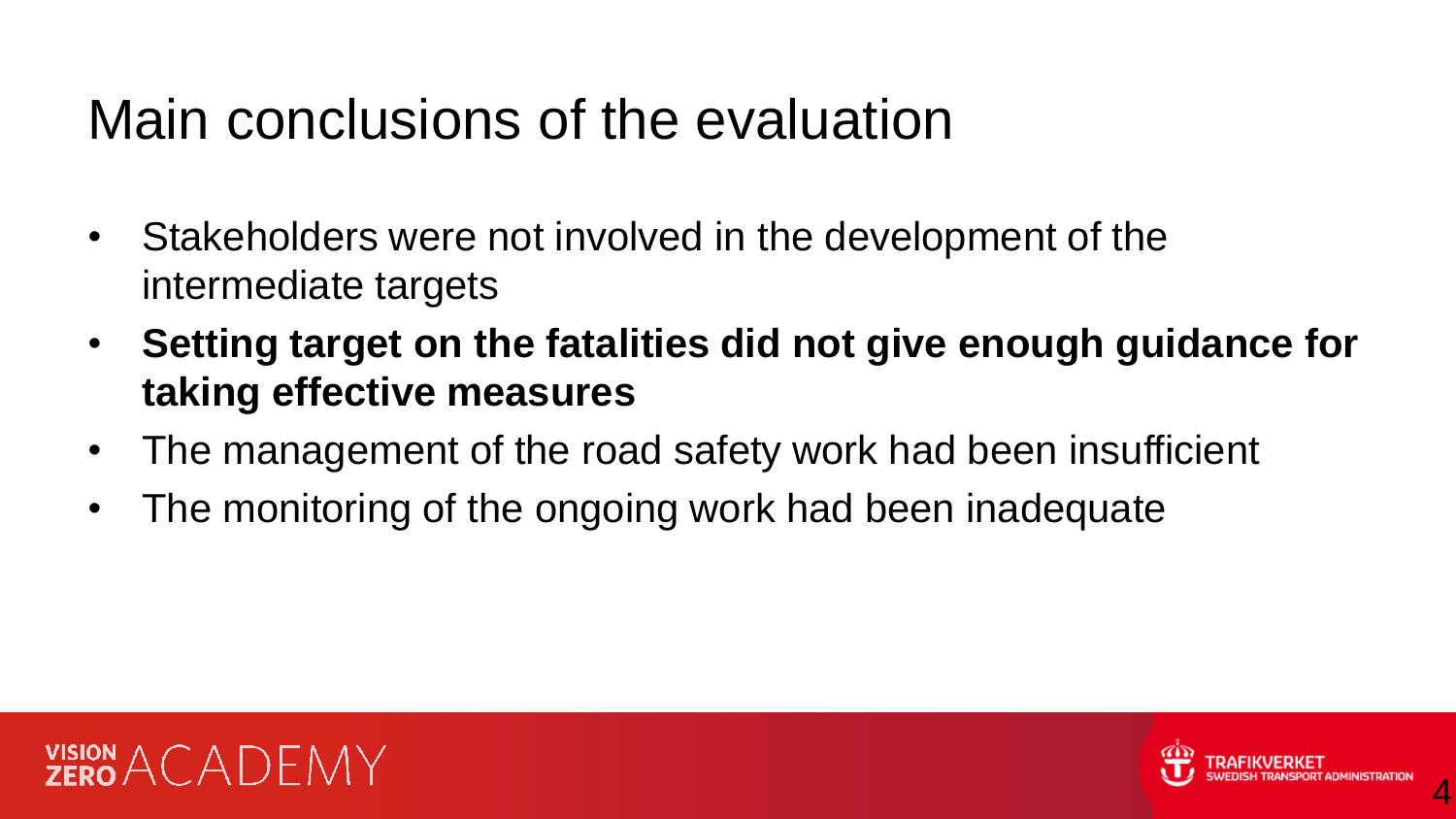# The road safety "value chain"



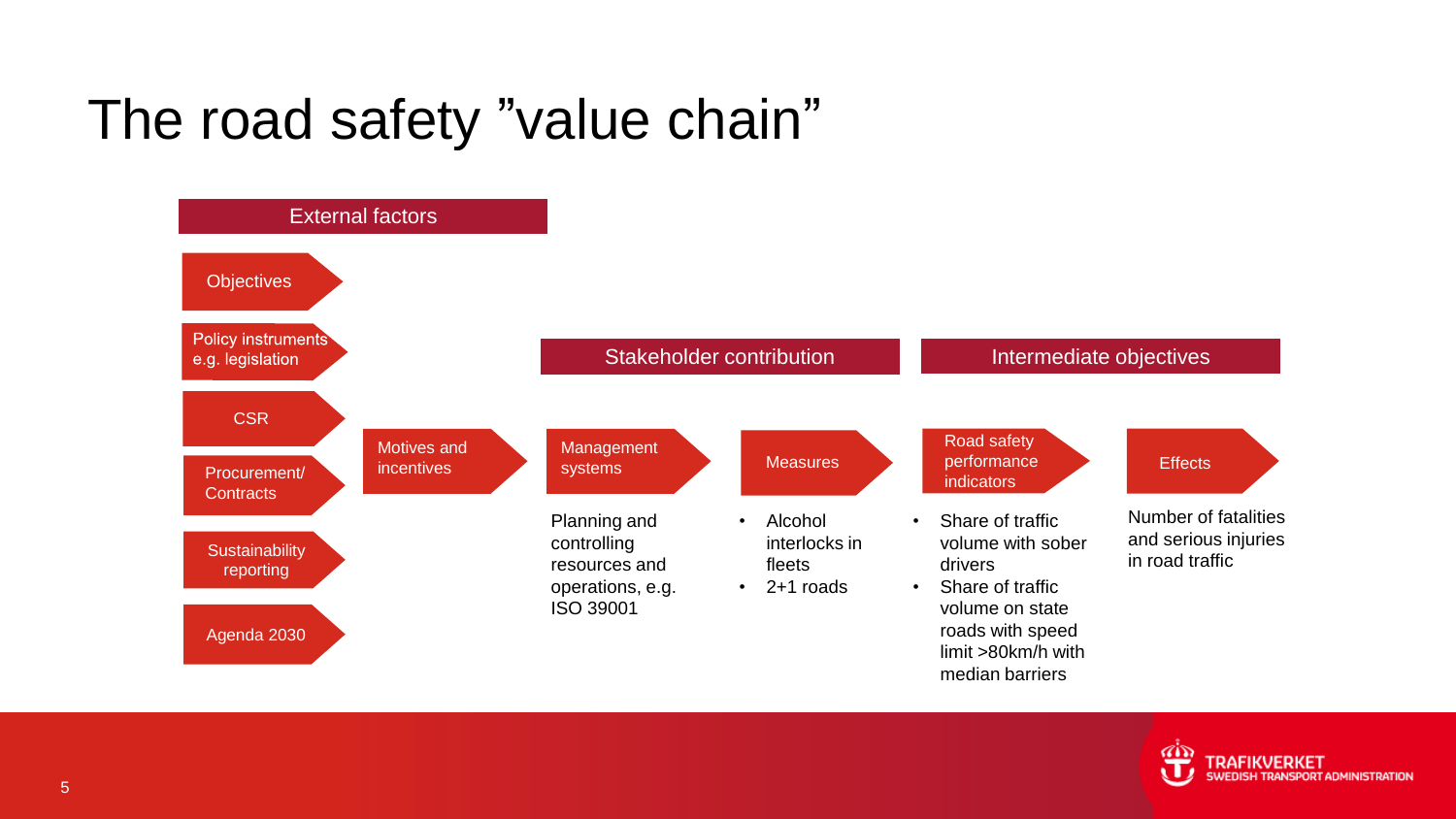# Sharing objectives – sharing responsibilities

Every organisation influencing the quality and use of the road transport system has an obligation (not legal) to consider and improve road traffic safety.

- Politicians, legislators
- Police
- Road network "owners" (e.g. the Swedish Transport Administration and municipalities)
- NGOs (e.g. the National Society for Road Safety)
- Health sector, work environment sector
- Private companies and public entities which buy or sell transport services and vehicles
- Insurance companies

• …………..

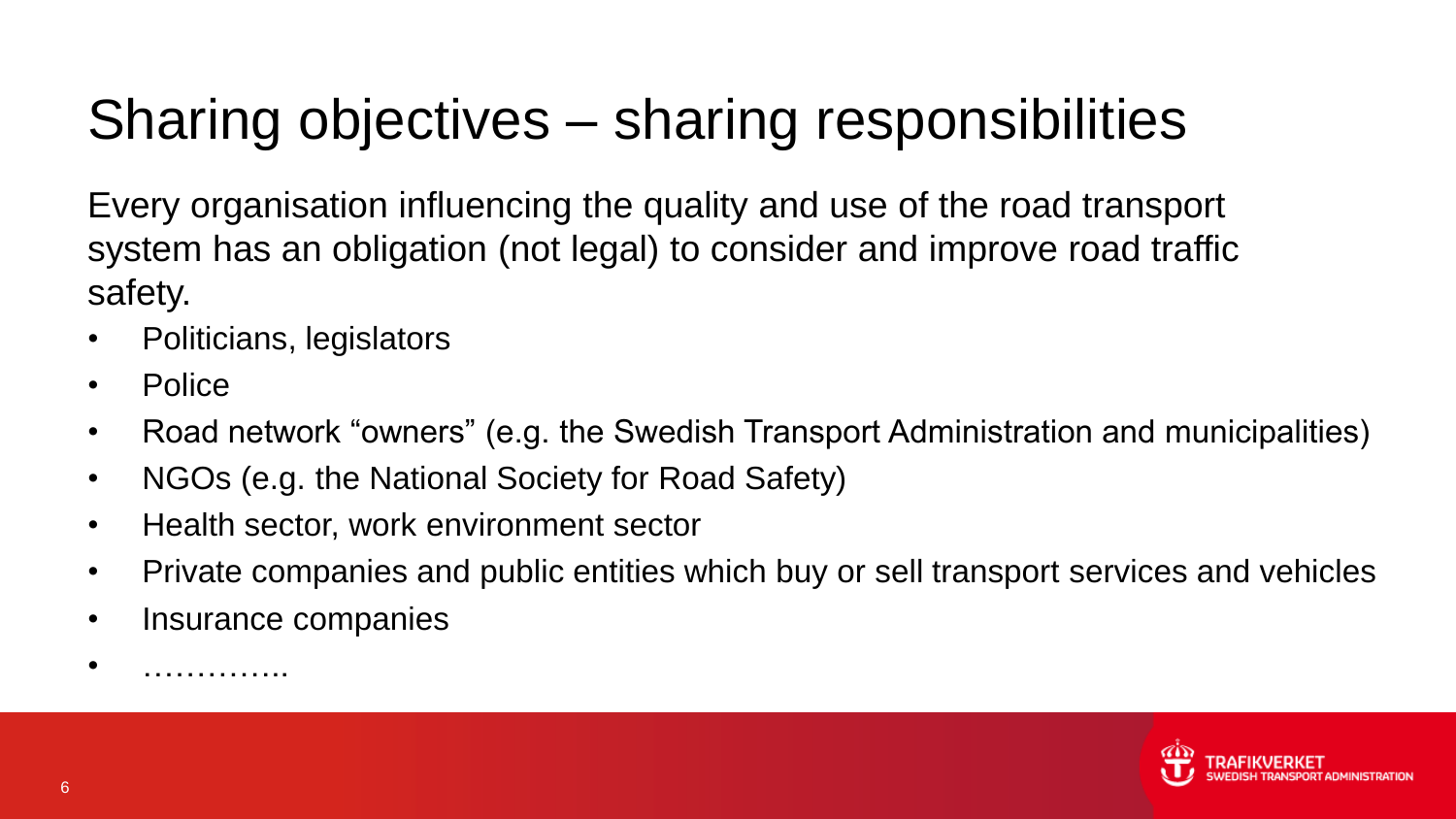



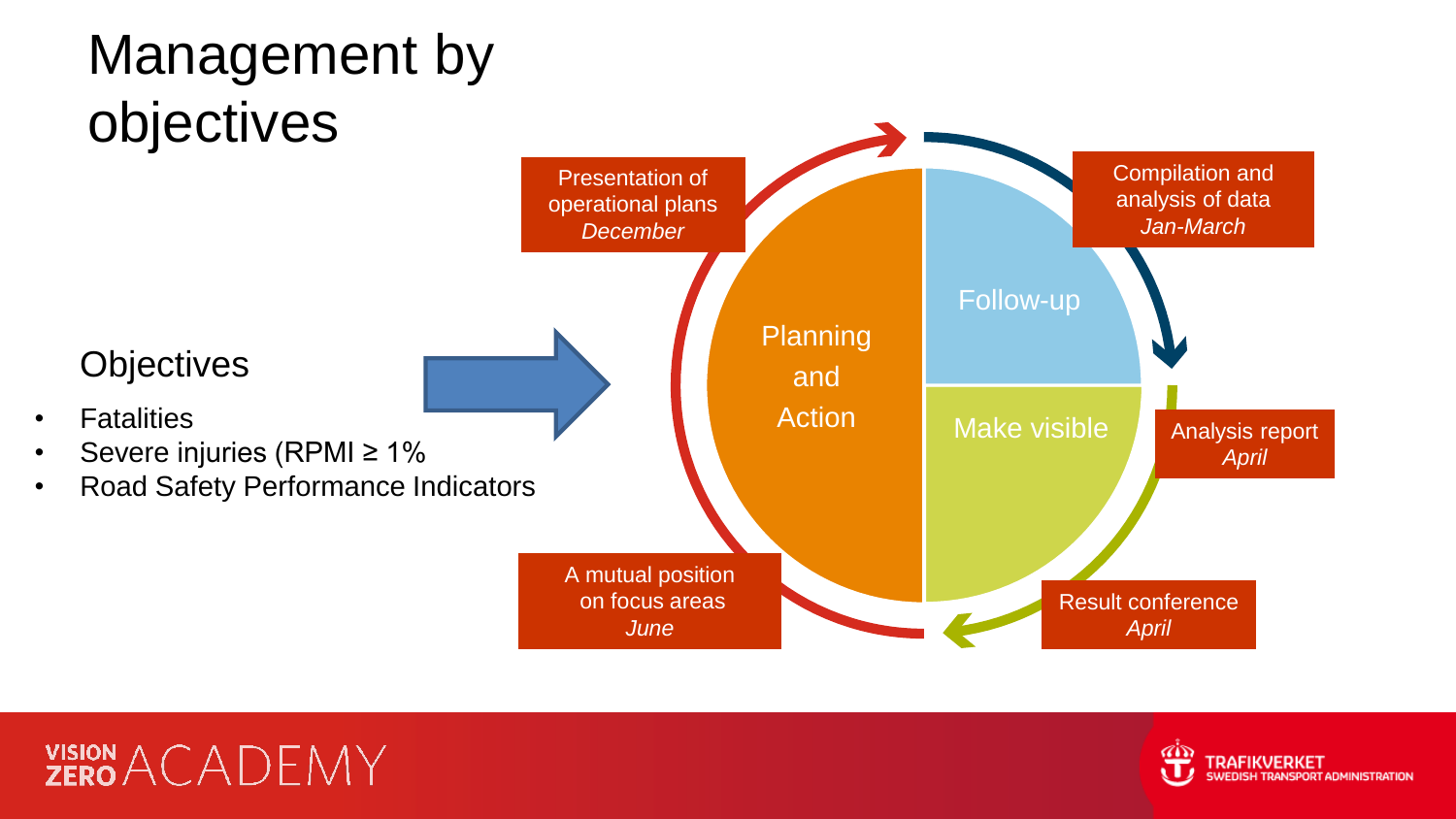### Road traffic fatalities in Sweden





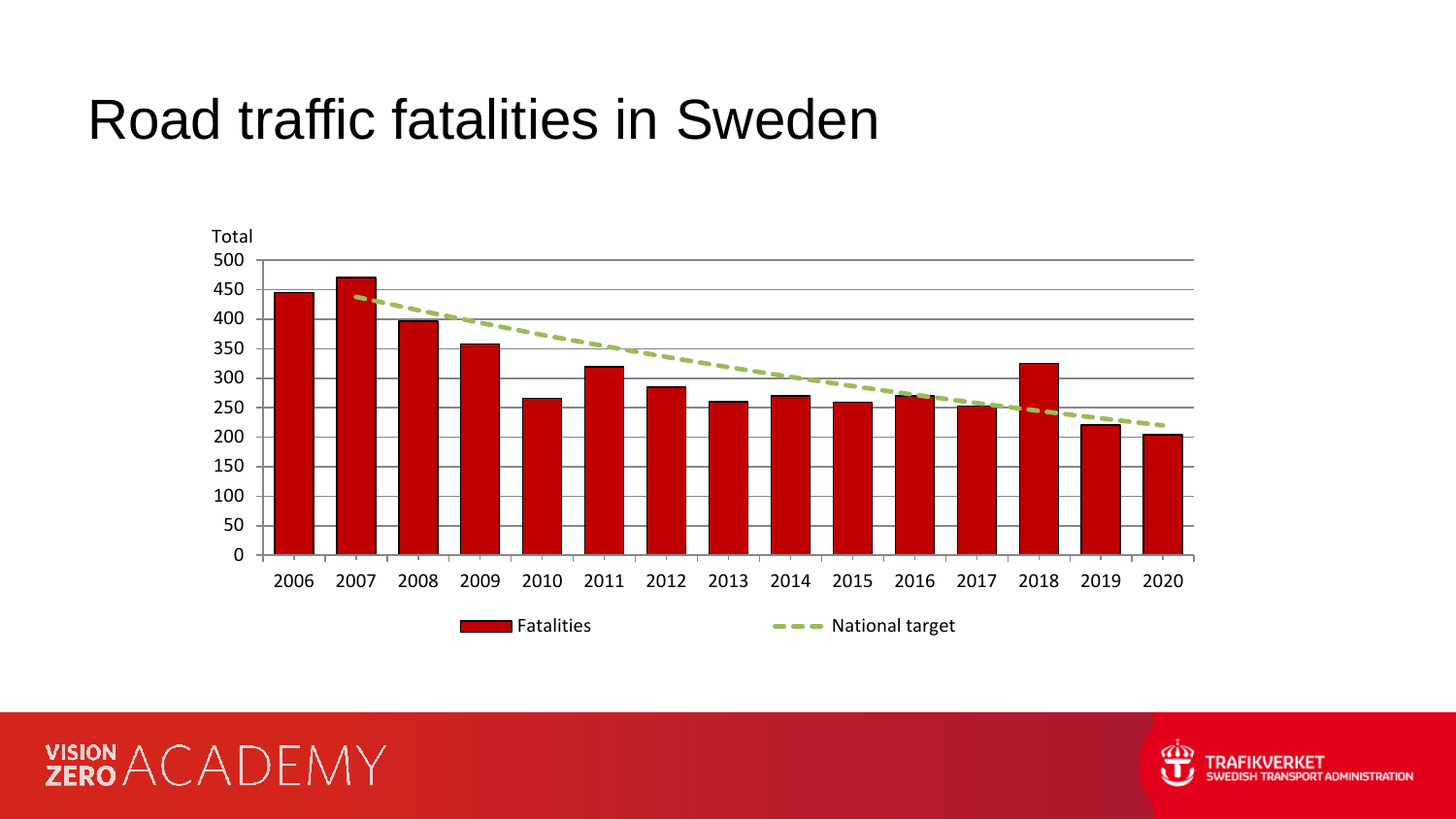# Road safety situation in Sweden 2020

| <b>Indicators</b>                            | <b>Starting point</b> | 2020           | <b>Target year</b><br>2020 | <b>Target</b><br>achievef |
|----------------------------------------------|-----------------------|----------------|----------------------------|---------------------------|
| <b>Number of fatalities</b>                  | 440                   | 204            | 220                        | <b>Yes</b>                |
| Number of seriously injured                  | 5 4 0 0               | 3600           | 4 100                      | <b>Yes</b>                |
| Speed compliance, state road network         | 43 %                  | 49 %           | 80 %                       | N <sub>o</sub>            |
| Speed compliance, municipal road network     | 64 % (2012)           | 67 %           | 80 %                       | N <sub>o</sub>            |
| Average speed, state road network            | 82 km/h               | 77 km/h        | 77 km/h                    | <b>Yes</b>                |
| Average speed, municipal road network        | 49 km/h               | 46 km/h        | 46 km/h                    | <b>Yes</b>                |
| Sober traffic                                | 99,71%                | 99,75 % (2019) | 99,90 %                    | N <sub>o</sub>            |
| Use of seat belts                            | 96 %                  | 97,9%          | 99%                        | N <sub>o</sub>            |
| Use of cycle helmets                         | 27 %                  | 47 %           | 70 %                       | N <sub>o</sub>            |
| Use of moped helmets                         | 96 %                  | 98 %           | 99 %                       | N <sub>o</sub>            |
| Safe passenger cars                          | 20 %                  | 83 %           | 80 %                       | <b>Yes</b>                |
| Increase in regulatory compliance motorcycle | ۰                     | -              |                            | Target not set            |
| Safe state roads                             | 50 %                  | 85 %           | 90%                        | N <sub>o</sub>            |
| Safe pedestrian & bicycle crossings          | 19 %                  | 28 %           | 35 %                       | N <sub>o</sub>            |
| Maintenance of cycle paths                   | 18 %                  | 19 % (2019)    | 70 %                       | N <sub>o</sub>            |
| Systematic road safety work ISO 39001        |                       |                |                            | Target not set            |